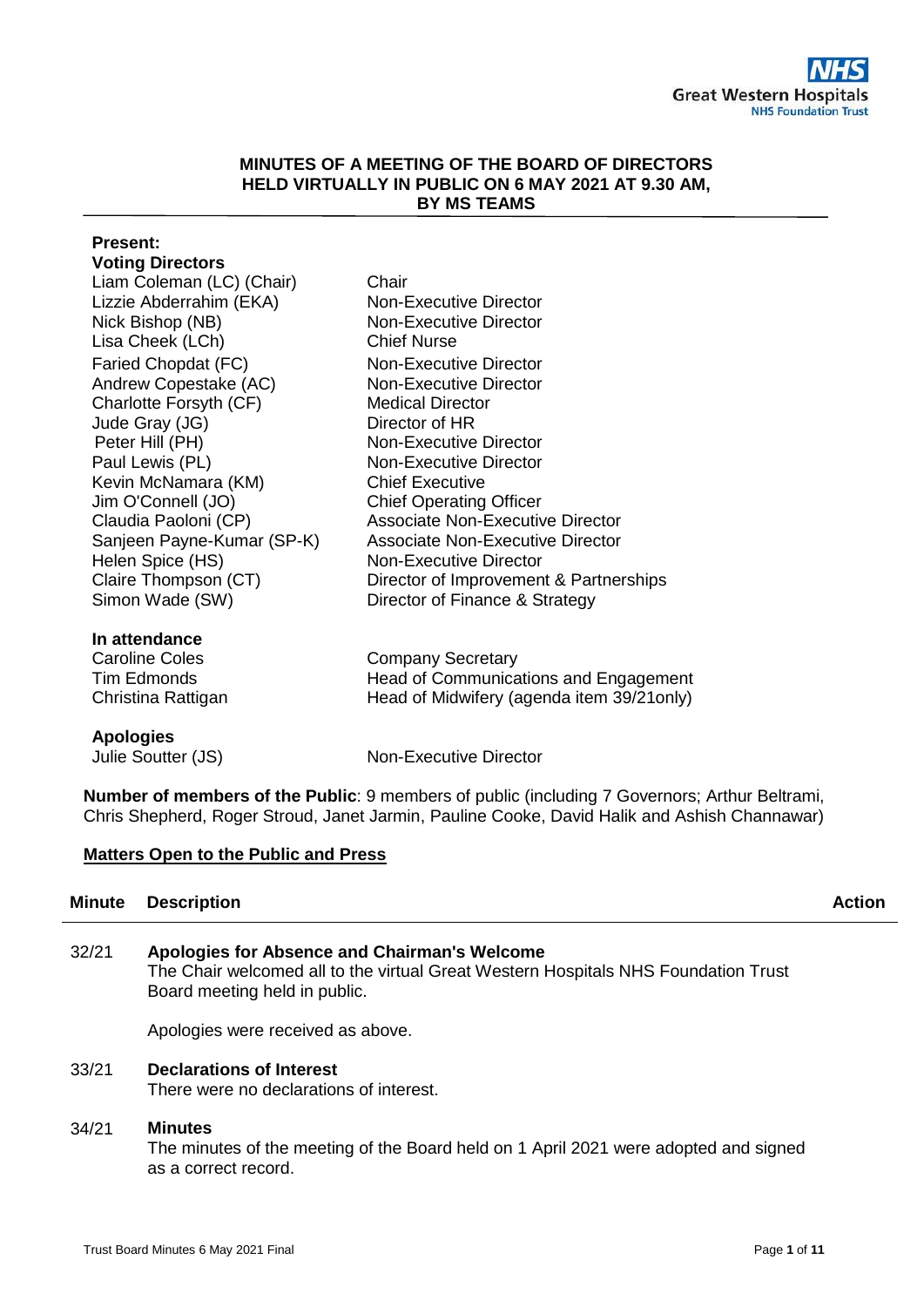# 35/21 **Outstanding actions of the Board (public)**

The Board received and considered the outstanding action list and noted that:-

05/21 : Covid Vaccination Hesitancy - A further briefing note would be circulated with regard to the vaccination programme. **Action : Chief Executive** 

KM

09/21 : Our People : SPC Charts - The response to this action was questioned however the action sought was to obtain an insight in trends emerging in which ever methodology was thought appropriate. It was agreed to close the action however the Director of HR would explore the options to include in the report.

#### 36/21 **Questions from the public to the Board relating to the work of the Trust** There were no questions from the public to the Board.

## 37/21 **Chair's Report, Feedback from the Council of Governors**

The Board received a verbal update which included:-

- Welcome to Claire Thompson in the role of Director of Improvement & Partnership and also to Faried Chopdat and Helen Spice as Non-Executive Directors and Sanjeen Payne-Kumar and Claudia Paoloni as Associate Non-Executive Directors. Induction programmes had commenced for the new members of the Board and would continue over the coming months.
- A Board Development process was underway and the first two workshops took place on 19 & 28 April 2021 with further sessions planned over the next few weeks.
- Three governor workshops took place in April 2021 around finance, quality, performance and membership and an update from the respective chairs would be presented to the next Council of Governors meeting on 20 May 2021. The Chair also continued with regular meetings with the Lead Governors.
- Options were being explored on how to return to physical meetings. Priority was for the safety and security of all parties attending as well as recognising that virtual meetings worked well.

The Board **noted** the report.

#### 38/21 **Chief Executive's Report**

The Board received and considered the Chief Executive's Report and the following was highlighted:-

- The reduction in the number of Covid patients continued to be low however Swindon had the highest community rate in the South West.
- The Trust had now administered more than 50,000 first and second doses as part of its vaccination programme. There had been an isolated incident in which a different second vaccine had been given to a patient. The Trust had apologised to the patient involved, and provided guidance which indicated they would still had received a boost to their immunisation level. The Trust had reviewed its pathways to avoid this happening again.
- One of the consequences of the Pandemic was that patients had to wait much longer for treatment. The Trust was collaborating with Royal United Hospitals Bath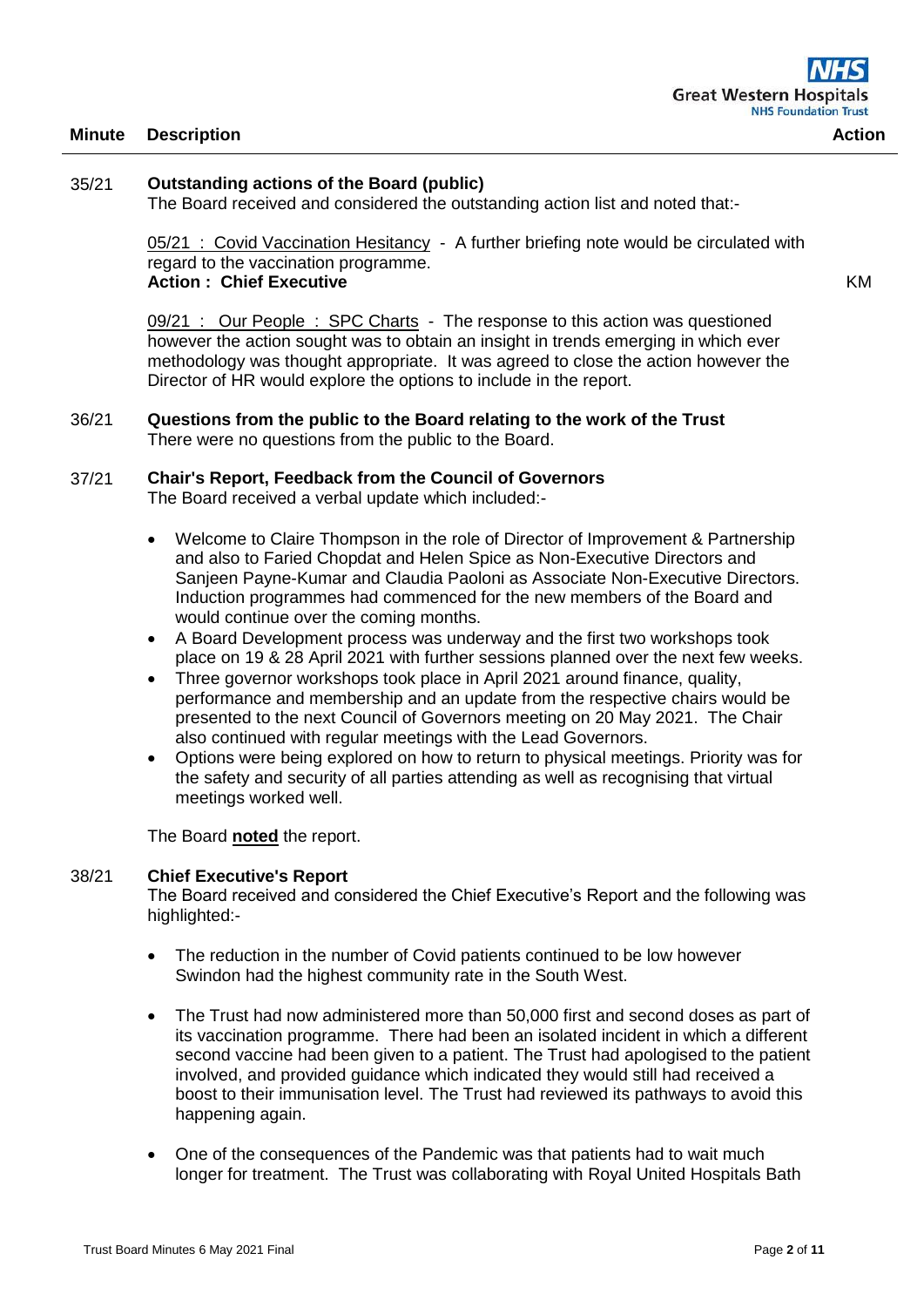and Salisbury Hospital on tackling some of the waiting lists and to find different ways of doing things.

The Chair assured the Board and public that system working on waiting lists was a high priority as it was recognised that as standalone trusts this would not be addressed in a meaningful timescale.

• The Trust had now signed the deal to buy the parcel of land next to the Great Western Hospital which created a strategic opportunity for future development on the site, to improve services and ensure we could meet the demand created by Swindon and North Wiltshire's rapid population growth.

The Chair recognised that there were many developments being undertaken on the hospital site and was very conscious of the potential impact on access and parking for patients and staff. The Trust would endeavour to minimise this impact.

- The Care Quality Commission's report of the inspection of Abbey Meads and Moredon Medical Centres GP practices undertaken in February 2021 was published last month and recognised the improvements that had been made.
- Claire Thompson joined the Trust this month as Director of Improvement and Partnerships. Recruitment was currently underway for the roles of Medical Director and Chief Operating Officer.

The Board **noted** the report**.**

## 39/21 **Patient Story**

*Christina Rattigan, Head of Midwifery joined the meeting for this agenda item.*

The Board received a video which centred on a couple's experience of the maternity and neonatal services. The story highlighted the different experiences and approaches the couple had received throughout their pregnancy.

The Board reflected on the story and recognised the importance of treating patients as individuals and how easy it was to forget that.

Paul Lewis, Non-Executive Director asked how this patient story was going to be shared with staff and involve them in discussing potential learning to improve family experience. Christina Rattigan, Head of Midwifery replied that valuable feedback from all levels was important and that the video would be shared at various meetings

Nick Bishop commented that it was up to the professional to get the fine balancing act in carrying out routine safe procedures and to understand that patients were still individuals and required assurance.

The Chair recognised that the benefit of hearing patient's comments was so the organisation could learn from their experiences to continually improve the services the Trust provided. This particular story would be picked up through the patient experience team to create learning zones and through the Great Care Campaign under the theme of personalised care in terms of compassionate conversations.

The Chair thanked the team for sharing this story.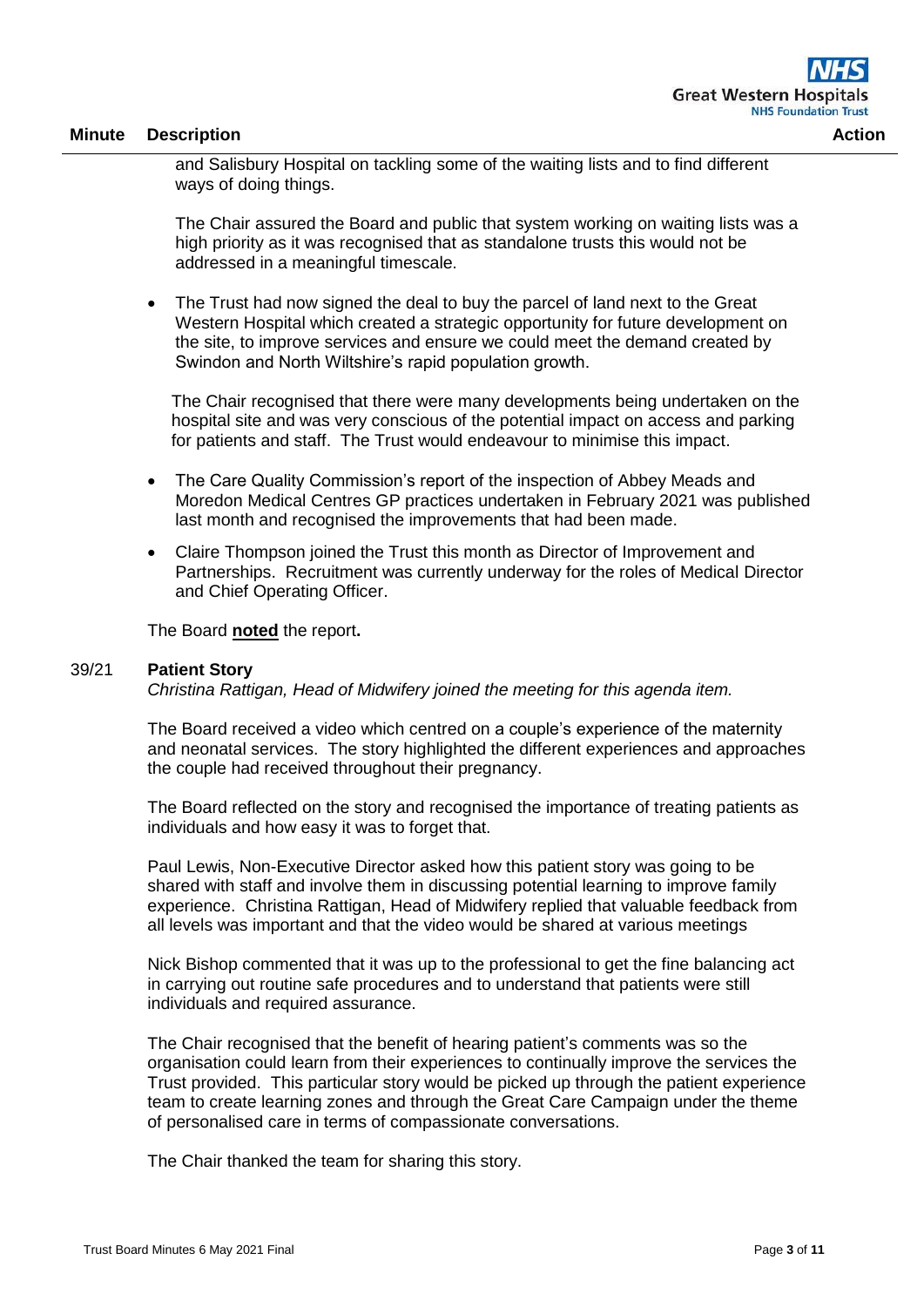The Board **noted** the patient story.

# 40/21 **Integrated Performance Report**

The Board received and considered the Integrated Performance Report (IPR) which provided commentary and progress on activity associated with key safety and quality indicators in March/April 2021.

## **Part 1 : Our Performance**

## **Performance, People and Place Committee Chair Overview**

The Board received an overview of the detailed discussions held at the Performance, People and Place Committee (PPPC) around the IPR at its meeting on 28 April 2021 and highlighted the following:-

Covid Recovery Plan - The Committee were satisfied by the actions taken by the management team given the limited national guidance received.

NHS Elect/MBI/NECSU Reports - The Committee were assured in terms of data quality and use of information and satisfied that the majority of the actions had been completed. The outstanding actions would be absorbed through the Integrated Performance Report or through quarterly deep dives.

Theatre Transformation - Early successes were noted by the Committee and the next review of progress would come to PPPC in September 2021.

Outpatients Transformation - Significant improvements had been achieved and ongoing improvement work would be part of the Recovery Programme. The Committee requested another deep dive in October 2021.

Junior Doctors Training & Annual Report - A positive report despite the challenges faced over the past year.

NHSI Learning Lessons to Improve Our People Practice - The Committee were assured that the Trust had taken on board learning.

Overall Agency Use - With the reduction in vacancies, the new agency contract and shielding staff returning to work it was expected that agency usage would come down.

The Board received and considered the Operational Performance element of the report with the following highlighted:-

ED Performance - Performance against the 4 Hour Access standard had improved from 87.79% to 88.33% in month (March 2021). However this continued to be below the 95% standard. It was noted that increased pressures were being experienced in the ED as attendances increased.

Covid Recovery - Overall, the Trust's RTT Incomplete Performance for February 2021 was 64.43% which was a deterioration of 1.14% in month. February saw referrals at 87% of the prior year. The Patient Treatment List (PTL) had increased by 404 in month. As mentioned previously the Trust was collaborating within the system to develop ways to resolve this issue.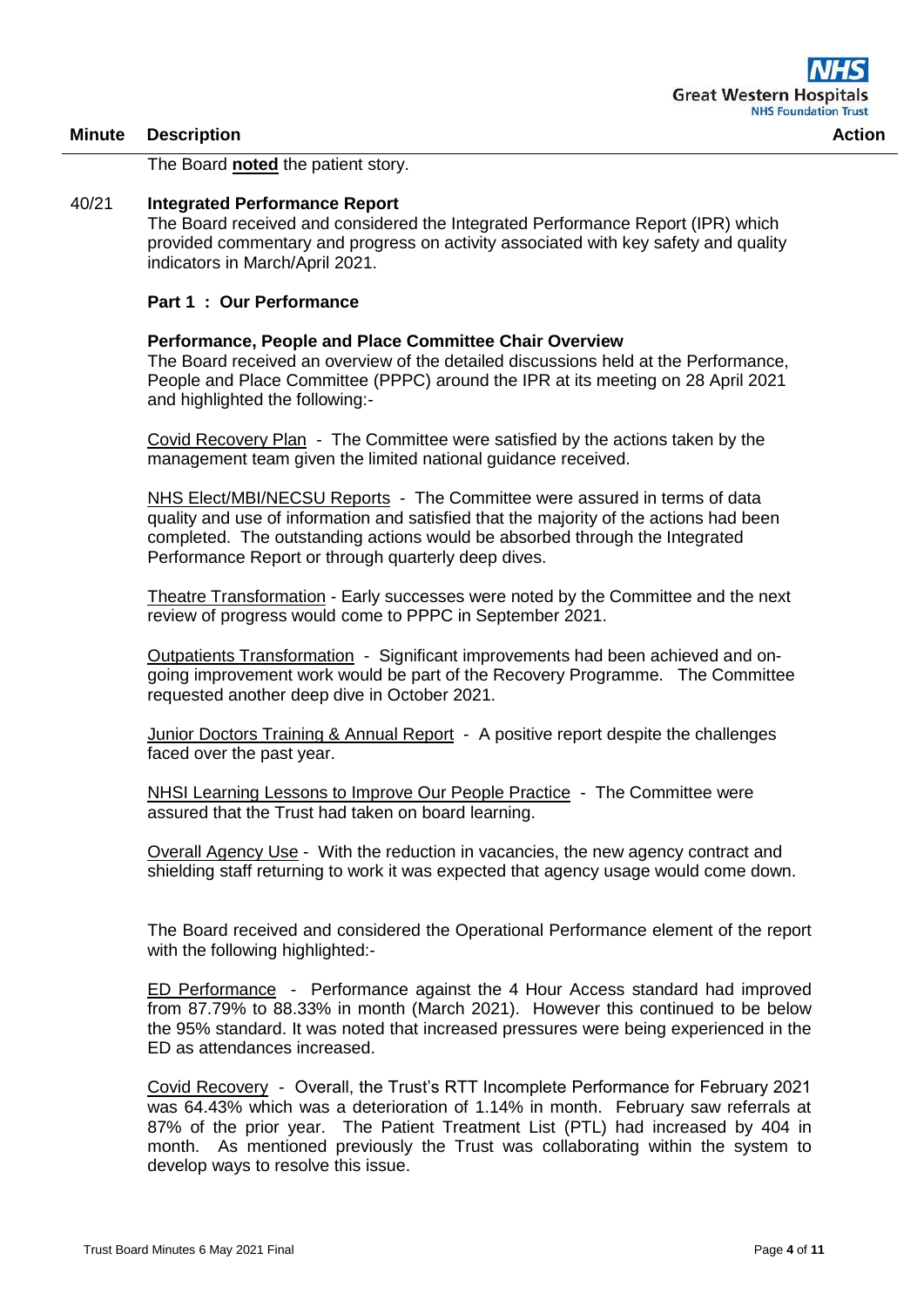Diagnostics - DM01 performance saw a significant improvement to 74.94% in February 2021 compared to 60.7% in January 2021. In March 2021 performance was over 80% however this would level off for a while as the region had taken the CT van to focus on other areas.

62 day Cancer - Performance had deteriorated to 79.7% due to covid and demand.

The Chair thanked the Chief Operating Officer and his team in evolving the Operational Integrated Performance Report to maintain strategic board focus rather than operational.

The Chair asked what the cause was in the increase in attendance in ED. Jim O'Connell, Chief Operating Officer replied that in part it was because of the number of people who had kept away during covid. The difficulty was that due to the restrictions in place the Trust would have to do things differently in order to move patients through more quickly. Another impact was the different ways of working within the health care system for instance the closure of the walk-in centre and GP virtual clinics.

## **Part 2 : Our Care**

#### **Quality & Governance Committee Chair Overview**

The Board received an overview of the detailed discussions held at the Quality & Governance Committee around the quality element of the IPR at the meeting held on 22 April 2021 and the following highlighted:-

Summary Hospital Level Mortality Indicator (SHMI) Data Review Report - The Trust's SHMI had trended upwards since 2018 although it remained within the expected range. The purpose of this report was to analyse a random set of notes to see if this could be explained. There was no evidence of poor care as a contributing factor. Under-coding of end of life was a possible reason for the rising trend.

Charlotte Forsyth, Medical Director added that this was one of many reviews that had looked at different areas that impacted mortality data. This report was based on patients who died within 30 days of discharge and confirmed that it had not shown any areas of concern around care however had highlighted an issue of recognition of dying by clinicians and palliative care as disease trajectories were often unpredictable, and difficult for clinicians to identify when a patient was nearing end of life. Work was being undertaken to make improvements and Quality & Governance Committee would be updated in due course.

# **Action : Medical Director**

From a Board perspective the Chair took confidence that this analysis had been undertaken and as a result, supported by Dr Foster, the Trust did not have any underlying materially negative trend.

Safeguarding Services Update - This was the first report that combined Adult, Children's and Maternity Safeguarding and would be reported on quarterly in the future.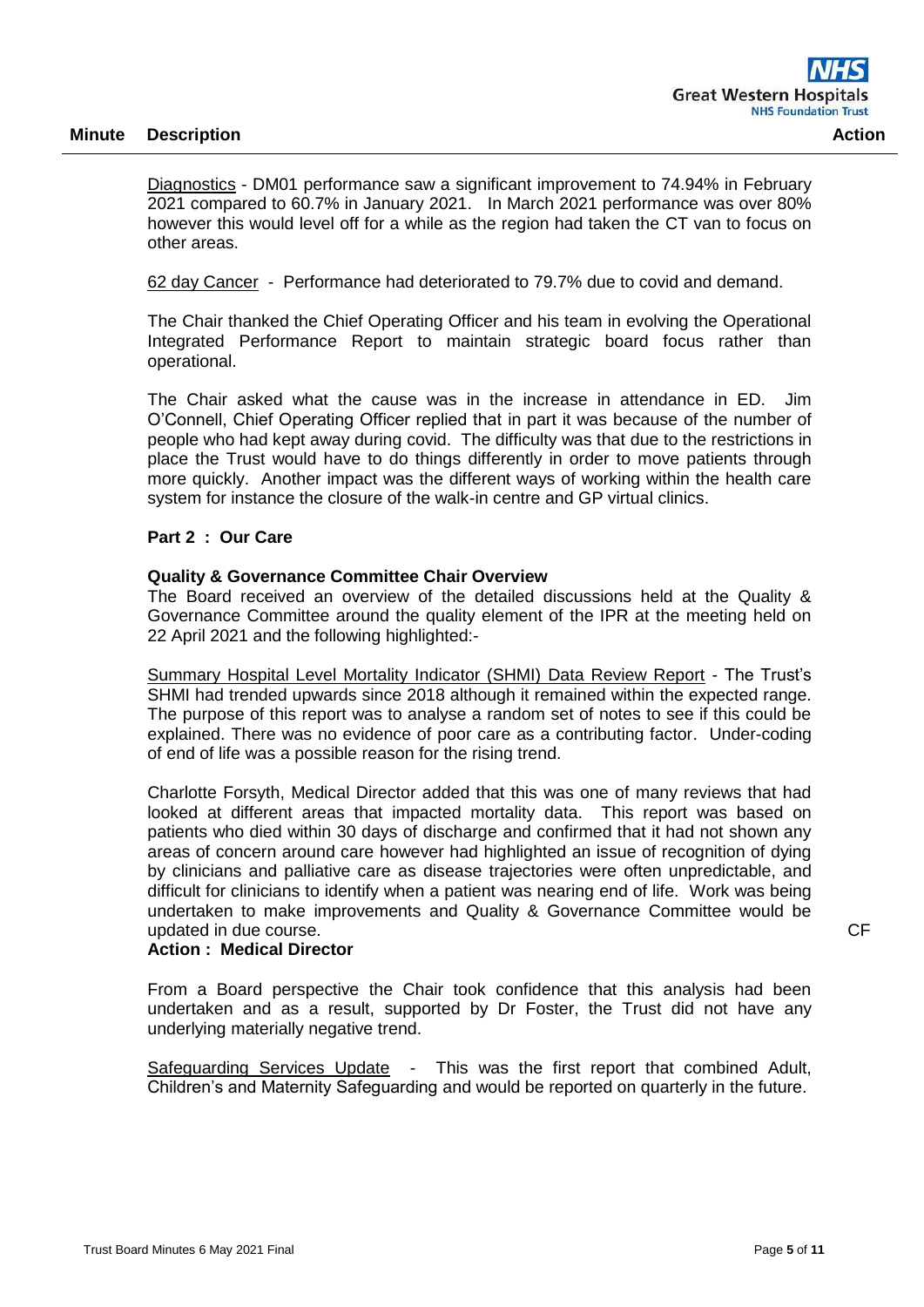The Board received and considered the Quality element of the report with the following highlighted:-

Pressure Ulcers - This was a key focus for the organisation looking at three themes, early identification, right preventative measure and right equipment.

Falls - There had been a reduction in the number of falls which had been a result of a Quality Improvement (QI) approach. Five wards had trialled a number of initiatives and 4 out of the 5 had seen significant improvement in the number of falls. Analysis would be undertaken to understand what had made a difference before taking the learning across the organisation.

Patient Experience - There had been a shift in the number of formal complaints to concerns. This had been a purposeful piece of work to signpost patients and carers to the right people for the right action to achieve an early resolution. The next step would be to look at the themes and trends from the early resolutions.

There were several initiatives to strengthen patient and carer feedback taking place which included the Family & Friends Test roll out to Outpatients in June as part of a gradual roll out trust wide, introduction of a patient experience question in the Matron Audit Survey, volunteers going out to patients to understand the results from the Inpatient survey and the launch of the Great Care Campaign on 19 May 2021.

#### **Part 3 : Our People**

The Board received and considered the workforce performance element of the report with the following highlighted:-

- Good progress had been made in reducing the vacancy rate.
- Turnover was stable and sickness absence higher than target.
- Reliance on temporary staff continued to be high with the primary reason vacancy cover and escalation, alongside the on-going need to supply registered nursing staff to deliver the Covid vaccination programme. Community Nursing continued to have the greatest demand for temporary staffing resource, which was supported by the approval to secure up to an additional 20 registered nurses per day.
- Since the report had been written the position with regard to international nurses had changed. The NHS had suspended the recruitment of doctors and nurses from India amid concerns over healthcare professionals leaving the country when they were most needed during India's covid second wave. The Trust was also supporting members of staff who had family in India.

Faried Chopdat, Non-Executive Director asked whether agency staff were included in the Trust's training statistics. Jude Gray, Director of HR replied that agency staff were required to have their training up to date and checks and balances were undertaken to ensure this was in place.

#### **Finance & Investment Committee Overview**

The Board received an overview of the detailed discussions held at the Finance & Investment Committee around the financial element of the IPR at the meeting held on 26 April 2021 and the following highlighted:-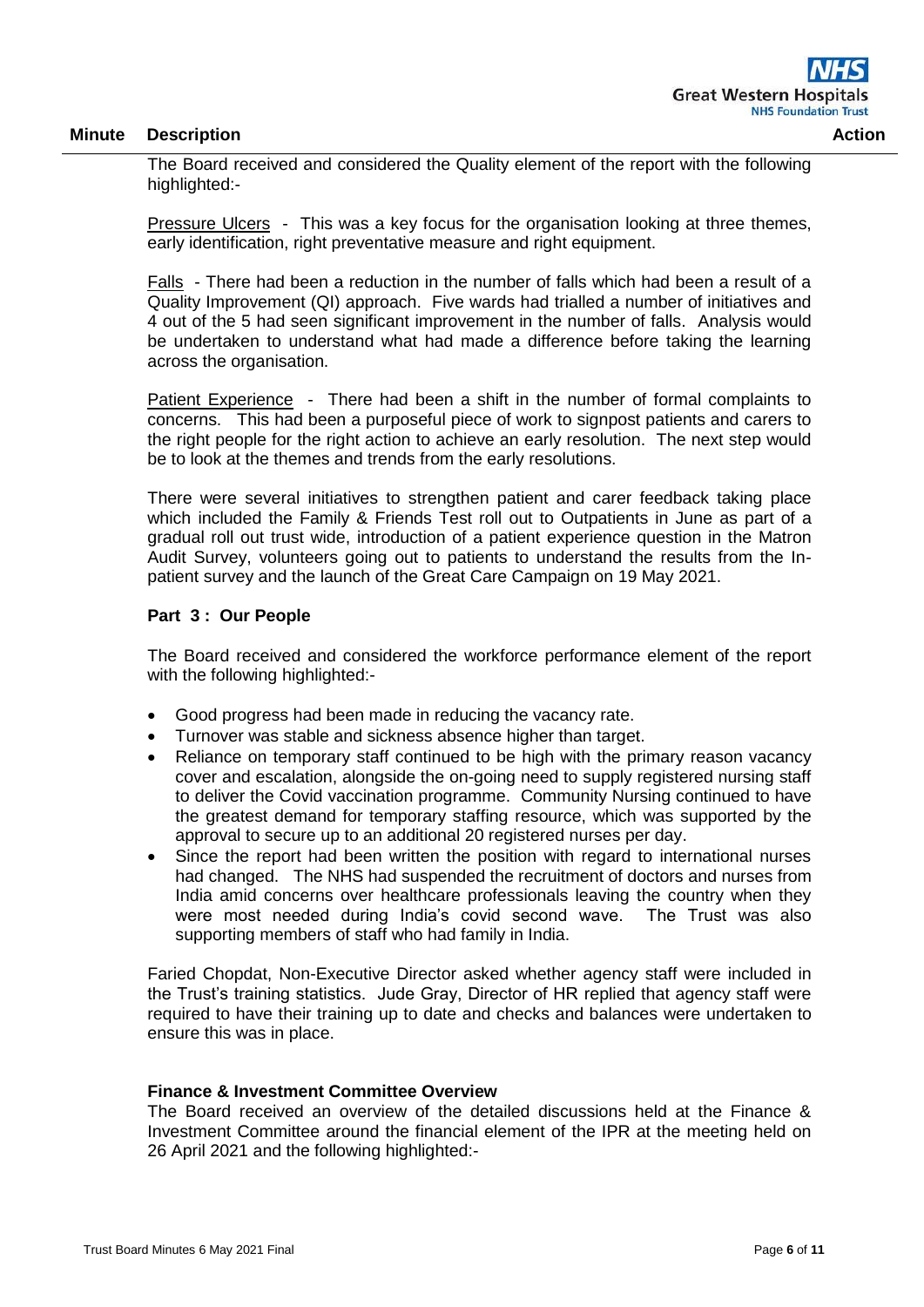Year End Position - Key targets had been achieved at the year end due to the covid financial regime, and ended with a small surplus of £28k (subject to audit).

Board Assurance Framework (BAF) - The new format of the BAF for Strategic Pillar 4 – Using our Funding Wisely was considered. The Committee liked the new format and suggested a number of additions to the content.

Financial Planning 2021/22 - The main discussion of the meeting focussed on next year's financial regime which would be split into first half of the year (H1) and the second half (H2). The financial regime for the first 6 months of 2021/22 would broadly follow the pattern from 2020/21 with enhanced monthly block payments. There was an efficiency target and the Committee discussed the achievability of this, together with closing a £4m funding gap. After discussion, the Committee were happy to recommend approval of the H1 revenue budget to the Board. The second half of the year would be much more challenging from a finance perspective. Central guidance had still not been produced and if the regime reverted to the pre-Covid regime the Trust would, again, be facing a substantial operating deficit.

The Board received and considered the use of resource performance element of the report with the following highlighted:-

- The draft full year position was £28k surplus against a plan of £3,829k deficit which was £3,857k favourable variance.
- The BSW system achieved its year end target.
- Trust income was above plan by £28,448k year to date due to funding received to cover additional costs, lost income and technical pension adjustments. The Trust had received funding to cover the increase in annual leave accrual that was due to the Covid-19 pandemic. Funding had also been received from BSW to cover inyear pressures.
- Pay was £4,794k overspent in month and £6,570k overspent for the full year. The in month position included a provision for Birthday/Annual Leave in lieu of time and effort worked during the pandemic.
- Non -pay expenditure was overspent by £16,488k in month and £18,021k full year. The in month position included year-end provisions for anticipated costs related to 2020/21, stock adjustments and technical adjustments for notional pension costs (matched by income).
- The Trust capital plan for 2020/21 had increased by £1.1m since Month 11, this related to the Urgent Emergency Care (UEC) Clover project. The full year capital plan was £40,567k, within this the PFI was forecast to overspend by £111k and the Way Forward Programme was forecast to underspend by £2,542k. These items sat outside the Trust CDEL target. The Trust was forecasting to spend the full CDEL allocation in 2020/21.

The Chair commented that there had been a real step change in the Trust's ability to utilise money positively and delivery on projects.

Lizzie Abderrahim, Non-Executive Director asked why performance was better in regard to non-NHS suppliers vs NHS suppliers and what were the consequences of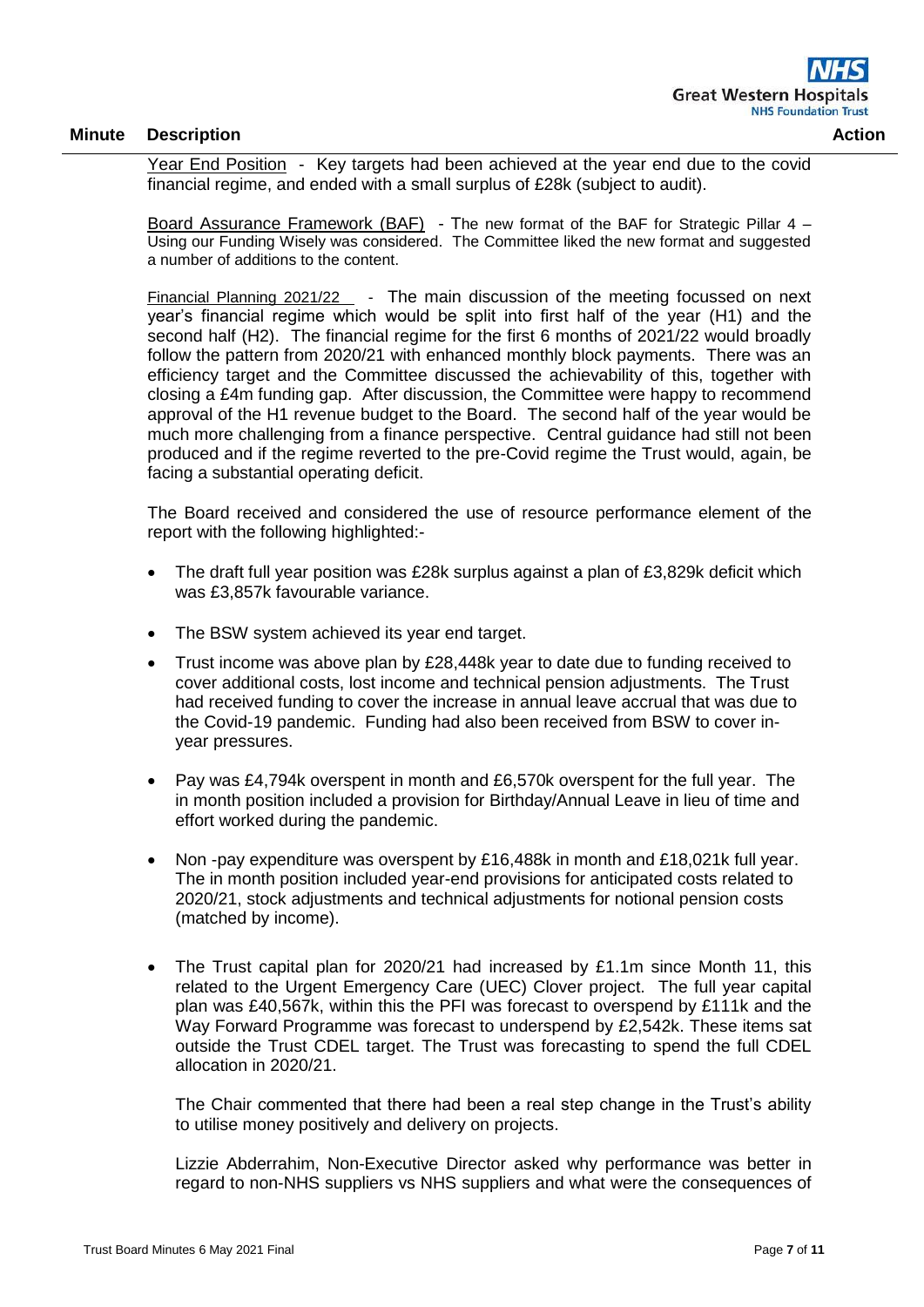failure. Simon Wade, Director of Finance & Strategy replied that there were no consequences and the Trust adhered to the standard, however there was historically a number of issues with NHS suppliers in terms of contracts not formalised and the Trust were working to improve the statistics. It was noted that the Trust were not measured on non-NHS suppliers and ensured that local

## *RESOLVED*

### *to review and support the continued development of the IPR and the on-going plans to maintain and improve performance.*

## 41/21 **Chair of Mental Health Governance Committee Overview**

businesses were not put at risk with late payments.

The Board received an overview of the discussions held at the Mental Health Governance Committee at the meeting held on 9 April 2021 with the areas of concern around availability of specialist beds and funding envelope.

Paul Lewis, Non-Executive Director commented that as a member of the committee and reading the summary he was more assured that the Committee was focussing on its key remit with regular significant updates.

Faried Chopdat, Non-Executive Director stated there were a number of red and amber assurance levels and asked if there was anything else the Board could do to address these issues to move them to a better rag status. Lizzie Abderrahim, Non-Executive Director replied that most of these issues were created outside the Trust's immediate control. Kevin McNamara, Chief Executive added that the partnership element was important and that the Trust's new Director of Improvement and Partnerships would have an input in some of these area to formalise some of the processes to resolve collectively as a system.

The Board **noted** the report.

## 42/21 **Staff Survey 2020 – Results, Analysis and Action Plans**

The Board received and considered a paper that provided the key messages from the Staff Survey 2020, together with an action plan. The following was highlighted:-

- The response rate in 2020 was 53% compared with a response rate of 45% in 2019.
- The Trust moved from being below the national average for 20 indicators to being below in only 4 in 2020.
- The Trust improved significantly in two themes for Health and Well-being and Quality of Care during a difficult year with Covid-19.
- The Trust remained ranked  $15<sup>th</sup>$  in the South West.
- The areas of focus for 2021/22.

Paul Lewis, Non-Executive Director asked if there would be clear Trust wide standard/expectations and commitment reflecting the key themes and what support would managers receive to fulfil this expectation. Jude Gray, Director of HR replied that there would be some element in personal objectives but not a Trust wide objective as it would be left to Divisions to lead from their surveys through the appraisal process. As for support this would be part of the leadership development that was currently taking place and visibility would be seen through Performance, People & Place Committee.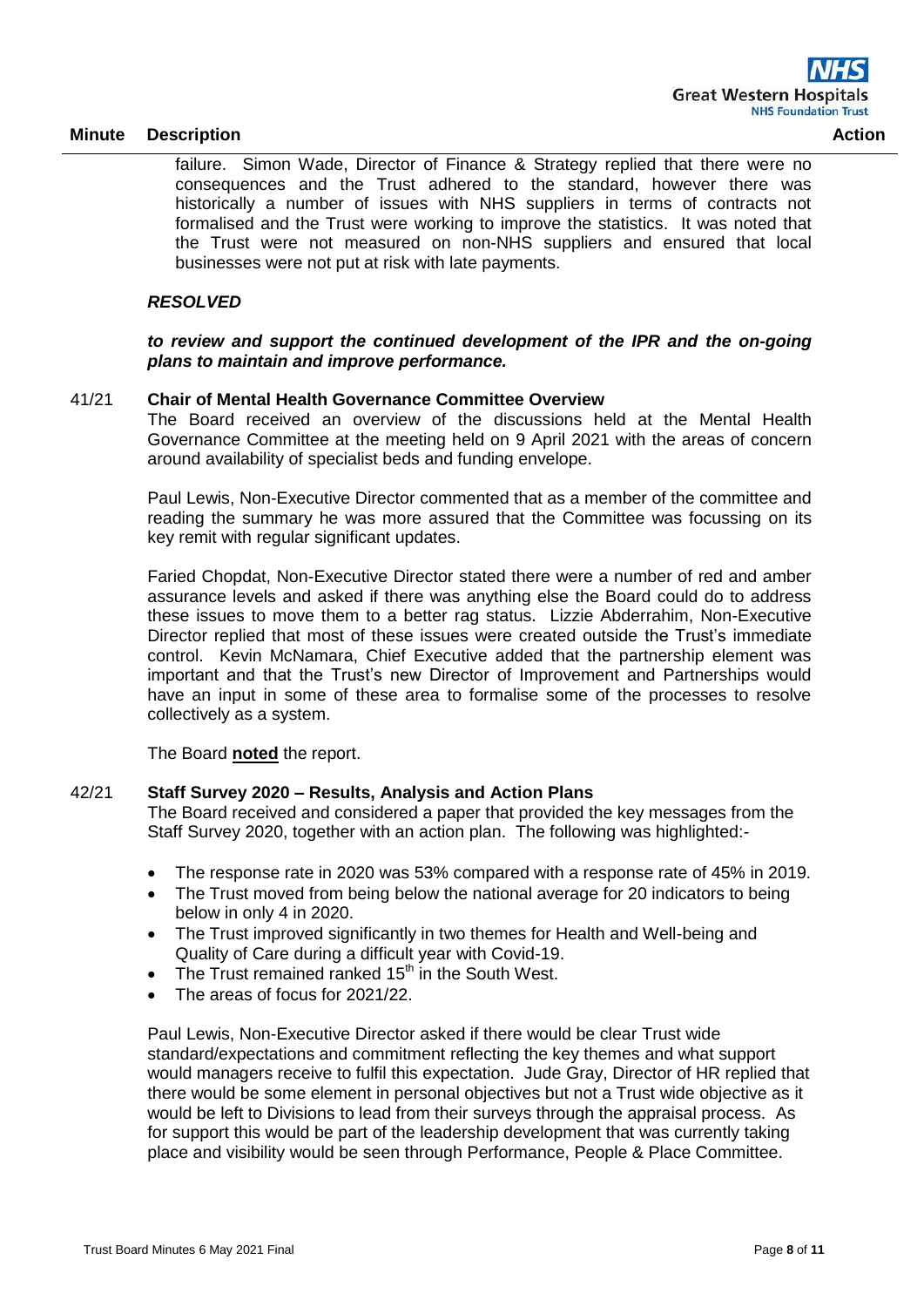Faried Chopdat, Non-Executive Director asked if there were other ways of capturing concerns other than the questions and commented that Unscheduled Care had a few more issues than the other Divisions and was there something specific within this Division. Kevin McNamara, Chief Executive replied that the Trust had not yet received the written text from the survey which would be key to show any other issues that had not been captured. In terms of Unscheduled Care the results reflected the intensity of an emergency care service. The Division had good team leaders who take their issues incredibly seriously and had recently launched a Civility and Respect framework. There were no concerns structurally with the driver purely around the intensity of the service.

Paul Lewis, Non-Executive Director stated that the level of openness and engagement from the Executive had improved dramatically however asked if this had been translated down to middle managers/divisional managers. Kevin McNamara, Chief Executive responded that the Executive team had a key role in setting the standard for staff to adopt and role model. However, there was further work to be done through communication, development of the Clinical Strategy in terms of deeper engagement within the organisation and through trust wide leadership development.

Nick Bishop, Non-Executive Director asked if we received more complaints/grievances about equality, inclusion and diversity last year. Jude Gray, Director of HR replied that there had not been a significant increase however more concerning, in discussions with the EDI Lead, were the number of people not coming forward and steps were being taken to address this.

# *RESOLVED*

# *(a) to note the staff survey results; and,*

# *(b) to approve the action plan*

#### 43/21 **Gender Pay Gap**

The Board received and considered a paper that provided the results of the Gender Pay Gay analysis ( 31 March 2020) together with an action plan which was in line with an independent review into gender pay gap in medicine commissioned by the Department of Health and Social Care (*Mend the Gap: The Independent Review into Gender Pay Gaps in Medicine in England).*

Peter Hill, Chair of Performance, People & Place Committee (PPPC) reported that this had been robustly discussed at PPPC with the amendments proposed reflected in this report, which made for a more balanced view.

The Board were assured that there had been a comprehensive analysis of the gender pay gaps as at 31 March 2020 and an appropriate action plan was in place.

# *RESOLVED*

#### *to approve the information for publication.*

#### **Consent Items**

*Consent Items Note – these items are provided for consideration by the Board. Members were asked to read the papers prior to the meeting and, unless the Chair / Company Secretary received notification before the meeting that a member wished to debate the item or seek clarification on an issue, the items and*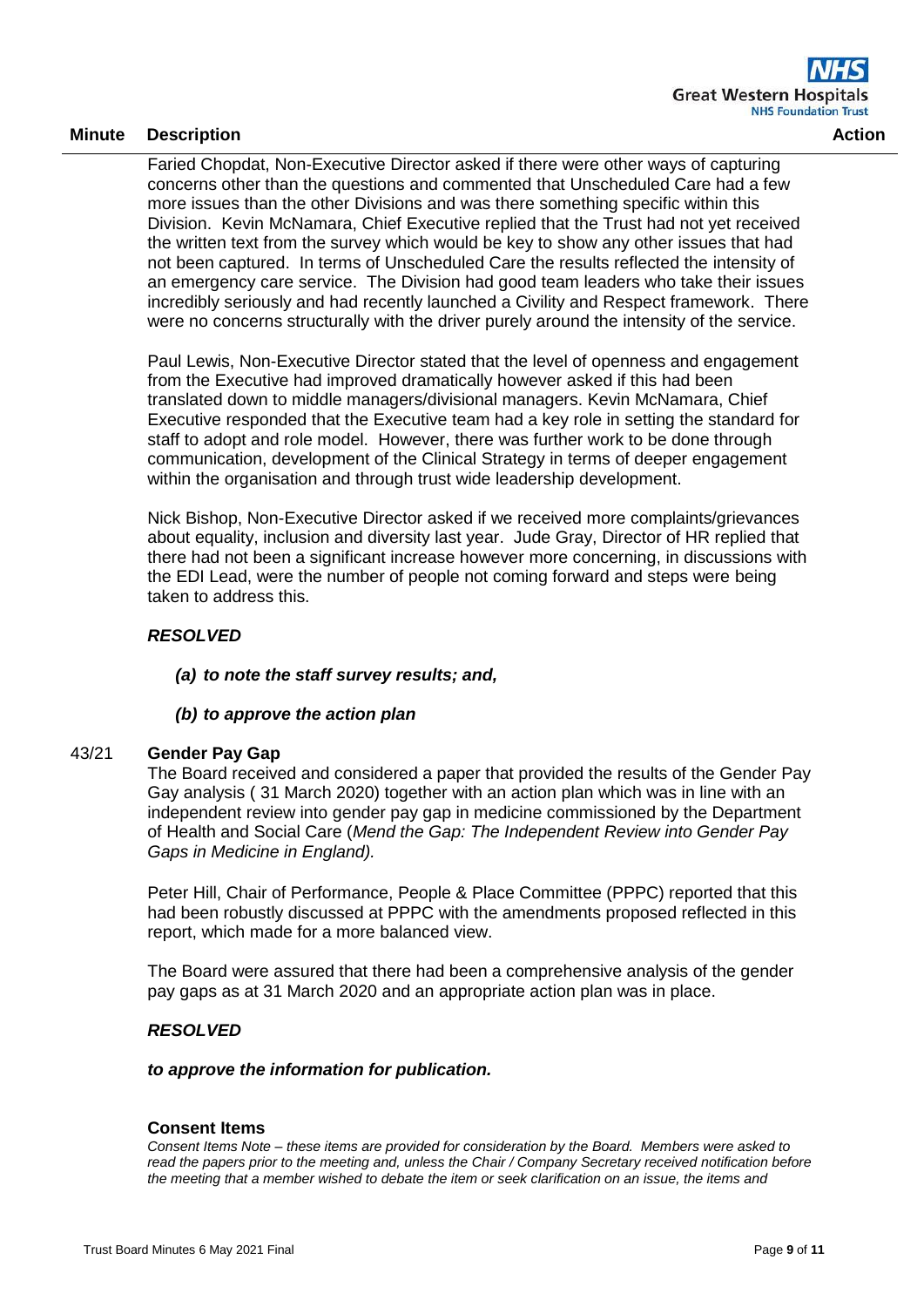*recommendations would be approved without debate at the meeting in line with the process for Consent Items. The recommendations would then be recorded in the minutes of the meeting.*

#### 44/21 **Ratification of Decisions made via Board Circular/Board Workshop** None.

#### 45/21 **Terms of Reference of Committees**

The Board received and reviewed a paper to consider the annual review for the terms of reference of Performance, People & Place Committee and Mental Health Governance Committee.

#### *RESOLVED*

#### *that the Terms of Reference for each Committee as circulated separately with the agenda be approved.*

#### 46/21 **Membership of Committees**

The Board received and reviewed a paper to consider the annual review of committee membership and Non-Executive Director supporting roles.

The Chair advised that further discussion was required with regard to the core membership of Performance, People & Place Committee and Quality & Governance Committee in terms of spreading the load amongst the Non-Executive Directors. In terms of the supporting roles this would form part of the Board development in order to look at those areas to focus on going forward.

#### *RESOLVED*

*to approve the committee membership and NED supporting roles for 2021/22 noting that a further review of core membership of Performance, People & Place Committee and Quality & Governance Committee.*

#### 47/21 **Register of Interests and Declaration of Interests at Meetings**

The Board considered a report that provided an annual reminder to Directors of their obligation to register any relevant and material interests as soon as they arise or within 7 clear days of becoming aware of the existence of the interest and to also make amendments to their registered interests as appropriate.

The report also reminded of the requirement to declare interests at meetings when matters in which there was an interest were being considered and the requirement to withdraw from the meeting during their consideration.

Furthermore, the report asked the Board to receive a copy of the Register of Interests of the Board of Directors for review, which best practice suggested, should be undertaken on at least an annual basis.

#### *RESOLVED*

- *(a) that the requirement of directors to register their relevant and material interests as they arise or within 7 clear days of becoming aware of the existence of an interest be noted;*
- *(b) that the requirement to keep the register up to date by making*